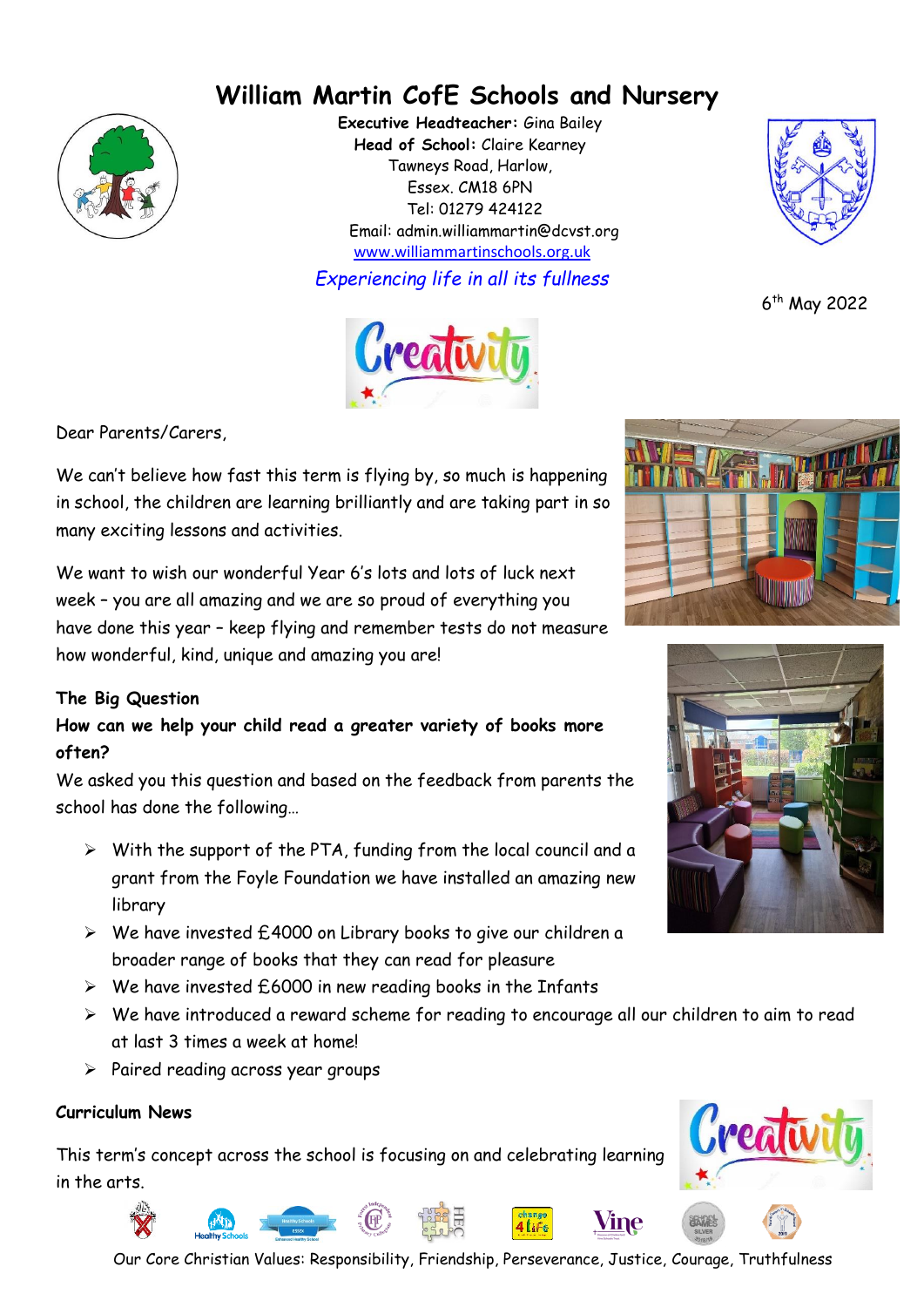#### **Young Voices- The O2**

After many weeks of learning the songs and dance moves, William Martin School choir sang at the O2 Young Voices event on Monday 25<sup>th</sup> April. It was an amazing experience which all of the children and staff who attended thoroughly enjoyed. The children said it was awesome, fun and epic.



#### **Phoenix Theatre**

Year 6 we're lucky enough to work alongside Harlow's Phoenix Theatre to think about our transition to secondary school. We discussed our worries and concerns as well as all the exciting opportunities we will be able to experience in the next chapter of our learning journey.





**New Bike Shelter** 

We are so excited to say that the bike shelter has been finally installed in the Junior School, Rachel went out to see it today and she was so thrilled to see it full of bikes and scooters. What an amazing achievement to raise all that money and finally achieve your dream! Well done Rachel!





Our Core Christian Values: Responsibility, Friendship, Perseverance, Justice, Courage, Truthfulness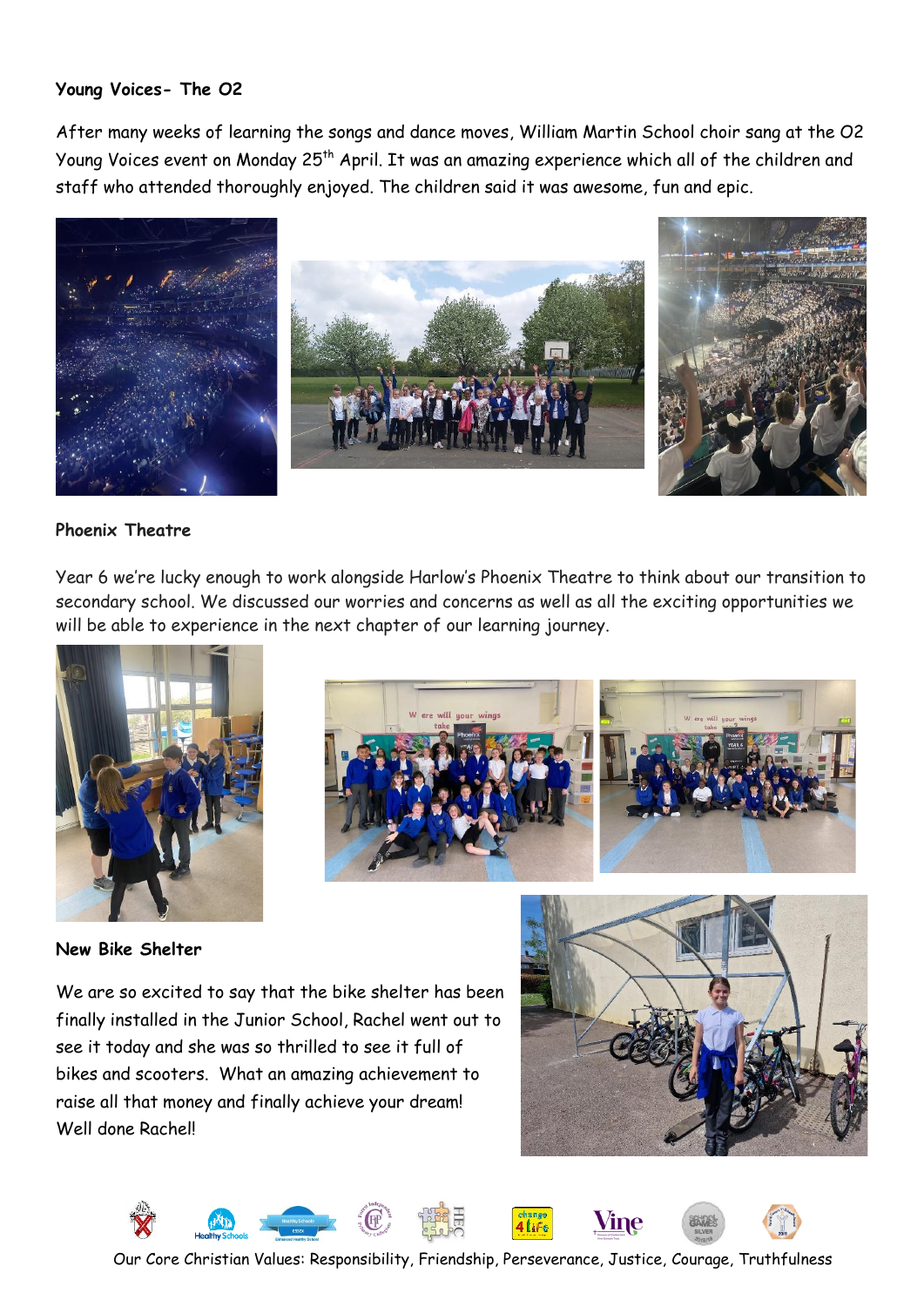#### **Gymnastics Coaching**

The children have thoroughly enjoyed their Gymnastics lessons, being coached by our brilliant Amy.

Our thanks to her as always for providing brilliant lessons that all the children have loved!

### **KS2 SATS and KS1 SATS**

Our Year 6 pupils will be completing their SATs next week and we wish you all the best of luck. Don't forget you are welcome in from 8.15am to enjoy a special breakfast to set you up for the day!



Here is a message for you all written by Miss Campbell on behalf of us all:

To our fabulous Year 6s,

Next week , you will be sitting your SATs exams but there is a little something we want to say to you before hand...

Your SATs assessments may measure your Maths, Grammar and Reading, but what they don't assess is how wonderful, kind, unique and amazing you are. These tests will not define who you are. You are all strong, resilient members of our school community and we will all think highly of you because of this, not because of how many questions you can answer. We know you have put everything into preparing for these tests and we are immensely proud of you.

SATs don't see your laughter,

Or see you've come this far,

SATs are just a tiny glimpse,

Of who you really are.

So sitting at your table,

With a pencil and your test,

Remember SATs aren't who you are

Remember, you're the best!!

The KS1 SATS will be taking place during the week beginning 16<sup>th</sup> May and 23<sup>rd</sup> May- Year 2 are also welcome to come in for breakfast during the two weeks from 8.30am.

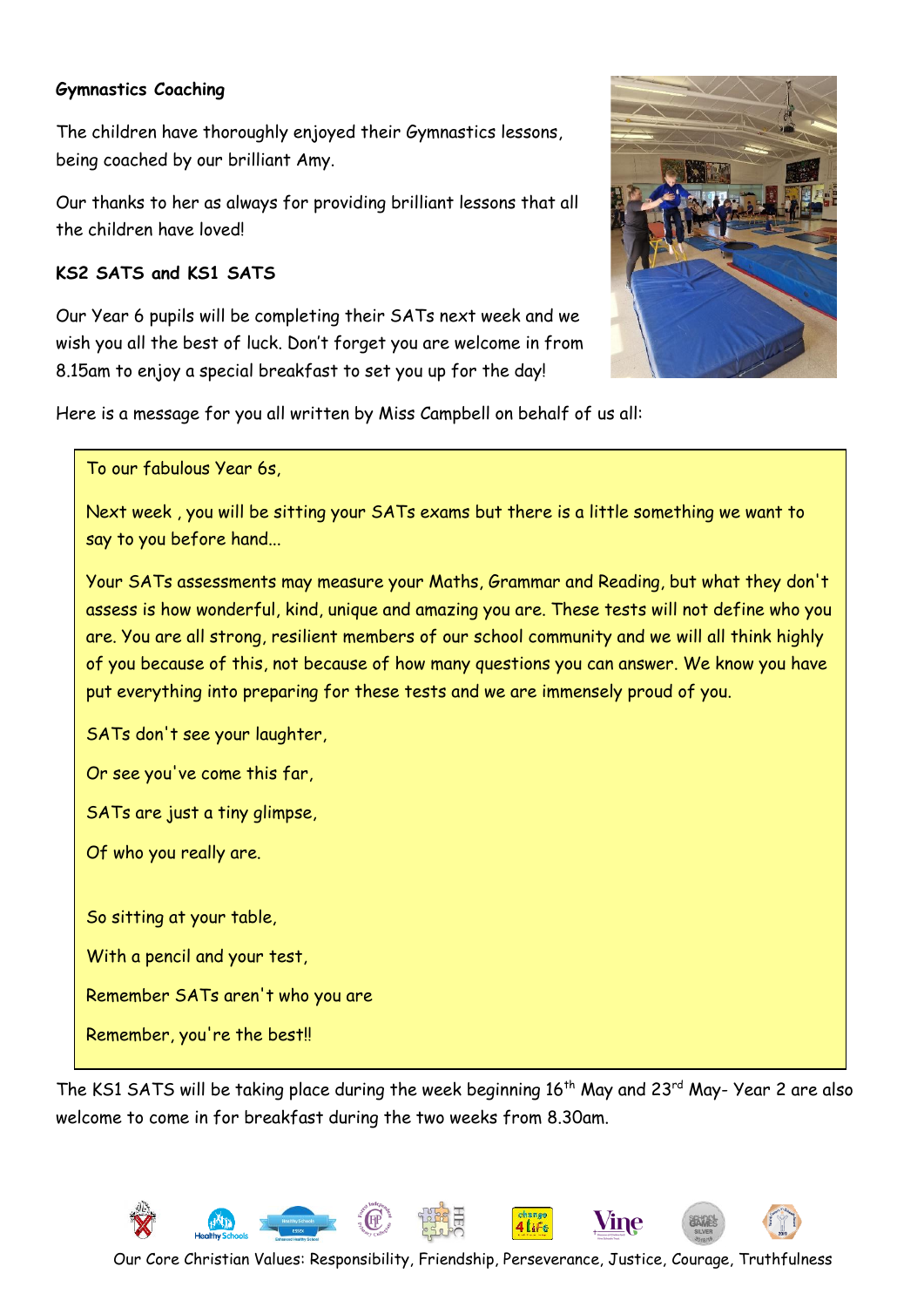

# **Bikeability for Year 6**

Mrs Cleary has organised two-day sessions of bikeability to take place during June and July for year 6 pupils. Separate letters will be sent out to year 6 soon for you to book on a course. The sessions run within school time and your child will need to bring their bike and cycle helmet to school on their course days.

#### **Class Photographs**

Class Photographs will be taken on Tuesday  $17<sup>th</sup>$  May so can you please ensure your child is wearing full school uniform. Year 5 are also on a trip this day- please ensure your child arrives as early as possible so they can have their photo taken before going on their trip.

#### **Queen's Platinum Jubilee Celebrations**

We are busy planning, with the help of our school council, how we are going to celebrate the Queen's Platinum Jubilee. Events will take place after half term with a special day to be held on Friday  $10^{th}$  June. More details to follow next week.

#### **PTA**

Thank you to everyone who has responded to our PTA Volunteer email. We will contact you all to with information shortly.

#### **Polite requests and reminders**

#### **ATTENDANCE**

• If your child is unwell and unable to attend school we expect a phone call or email by 9.30am on the first day of absence. Please call 01279 424122 or email [admin.williammartin@dcvst.org.](mailto:admin.williammartin@dcvst.org) This includes children who attend the NURSERY.

#### **School Dinners**

Please ensure that *all* school dinners are booked in advance by Thursday evening, the week preceding (before) your child's booking. We need this information and payment to pre-order the food to ensure we have sufficient stock and avoid waste. Non-booking and payment will mean that your child will need to be provided with a packed lunch from home. This will be confirmed by text.

Best wishes, Gina Bailey Claire Kearney Executive Headteacher Head of School